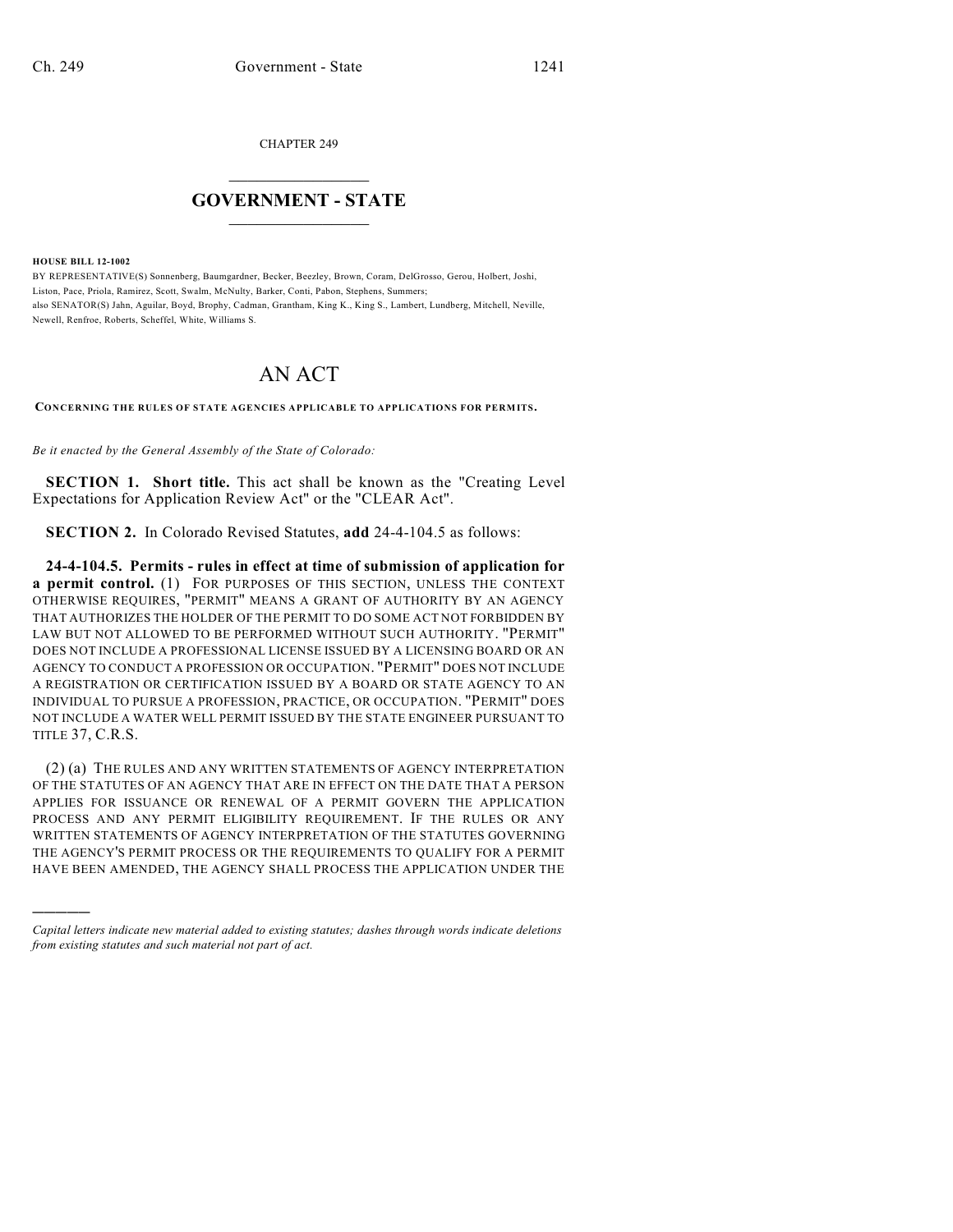RULES AND ANY WRITTEN STATEMENTS OF AGENCY INTERPRETATION OF THE STATUTES IN EFFECT ON THE DATE OF THE APPLICATION, UNLESS THE AGENCY DETERMINES IN WRITING THAT:

(I) (A) THE NEW RULES MATERIALLY AFFECT THE HEALTH AND SAFETY OF THE PUBLIC; AND

(B) USE OF THE RULES IN EFFECT ON THE DATE OF APPLICATION IS LIKELY TO RESULT IN AN UNSAFE SITUATION IF THE APPLICANT DOES NOT COMPLY WITH THE NEW RULES; OR

(II) NEW RULES OR NEW REQUIREMENTS ARE NECESSARY TO ENSURE THAT THE AGENCY AND THE PERMIT WILL BE IN COMPLIANCE WITH THE REQUIREMENTS OF FEDERAL LAW AND FEDERAL REGULATIONS; OR

(III) NEW RULES OR NEW REQUIREMENTS ARE NECESSARY TO ENSURE THAT THE AGENCY AND THE PERMIT WILL NOT BE IN CONFLICT WITH STATE STATUTES; OR

(IV) NEW RULES OR NEW REQUIREMENTS ARE NECESSARY TO ENSURE THAT THE AGENCY AND THE PERMIT WILL BE IN COMPLIANCE WITH THE REQUIREMENTS OF A COURT ORDER.

(b) IF THE AGENCY DETERMINES THAT ONE OF THE EXCEPTIONS TO THE REQUIREMENTS OF PARAGRAPH (a) OF THIS SUBSECTION (2) WILL OCCUR IF THE APPLICANT DOES NOT COMPLY WITH THE NEW RULES OR NEW REQUIREMENTS, THE AGENCY SHALL:

(I) TREAT THE APPLICATION AS PENDING;

(II) PROVIDE A WRITTEN NOTICE TO THE APPLICANT STATING THE REASONS THE APPLICATION IS INCOMPLETE; AND

(III) GIVE THE APPLICANT A REASONABLE OPPORTUNITY TO COMPLY WITH THE NEW RULES OR NEW REQUIREMENTS.

(3) IF AN AGENCY ADOPTS OR AMENDS RULES THAT GOVERN OR IMPACT THE APPLICATION PROCESS OR ANY PERMIT ELIGIBILITY REQUIREMENTS AFTER A PERSON HAS APPLIED FOR A PERMIT OR RENEWAL OF A PERMIT AND WHILE THE APPLICATION IS PENDING WITH THE AGENCY, THE PERSON SHALL HAVE THE OPTION TO HAVE THE APPLICATION PROCESSED UNDER THE RULES IN EXISTENCE AT THE TIME OF THE FILING OF THE APPLICATION OR UNDER THE NEW RULES.

**SECTION 3. Act subject to petition - effective date - applicability.** (1) This act takes effect at 12:01 a.m. on the day following the expiration of the ninety-day period after final adjournment of the general assembly (August 8, 2012, if adjournment sine die is on May 9, 2012); except that, if a referendum petition is filed pursuant to section  $1(3)$  of article V of the state constitution against this act or an item, section, or part of this act within such period, then the act, item, section, or part will not take effect unless approved by the people at the general election to be held in November 2012 and, in such case, will take effect on the date of the official declaration of the vote thereon by the governor.